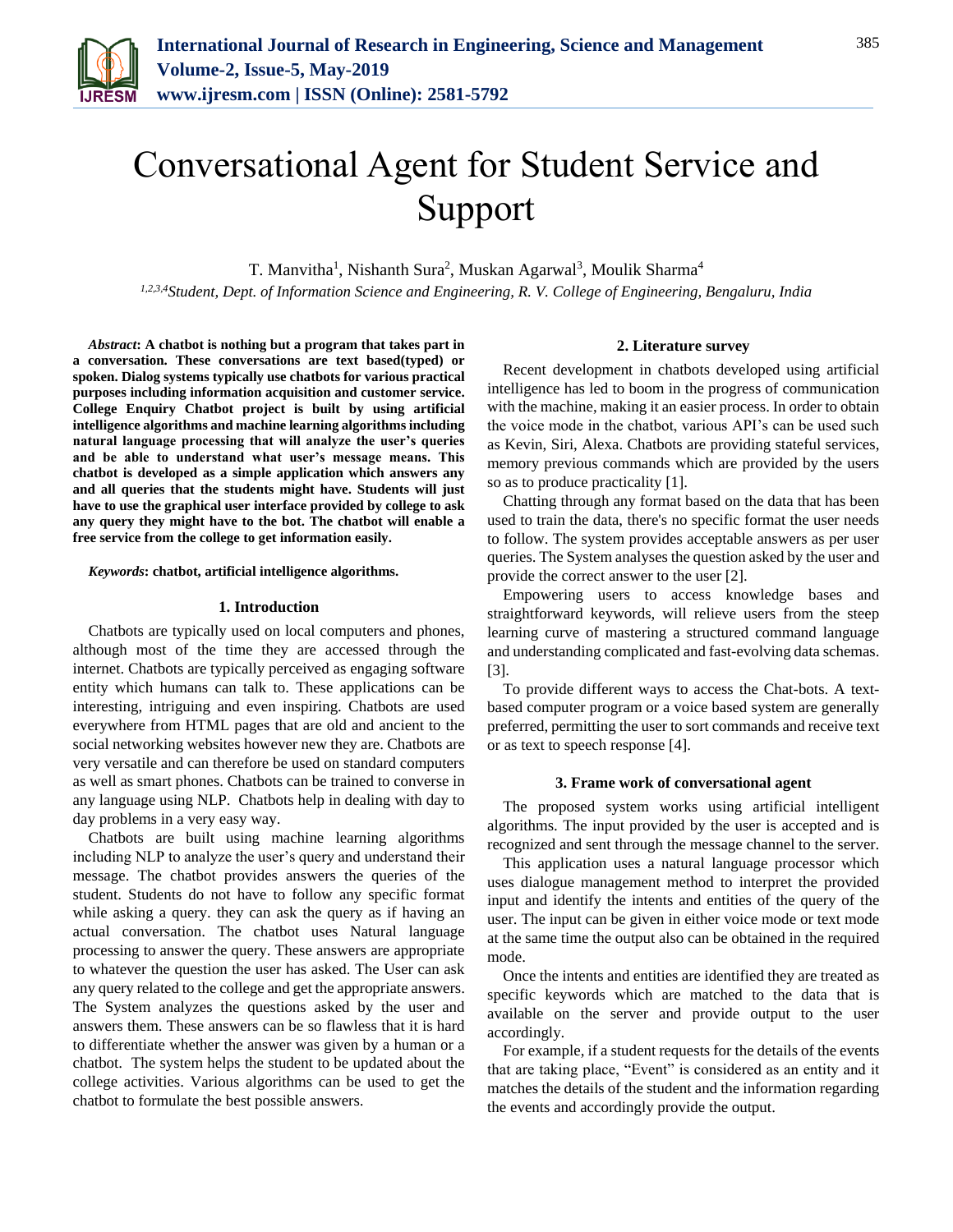



# **4. Concept and working of the system**

Conversational application is a chatbot provided to the user where the user can request any required information through a chat. Conversational agent application helps the students to access the university related information from anywhere with internet connection. This system reduces work of college administration providing information to students and also reduces the workload on the staff to answer all the queries of the students.

The main goal is to develop a generic query evaluator for the specific inputs taken, which would allow the user to obtain the required information for the query provided by the user in the simplest way possible. These inputs are taken and are evaluated in the back end in order to generate any subsequent answers that is needed. The chatbots validates the query and accordingly provide the answers to the user about any query regarding college activities. The admin can make the required changes that can reflect in the output obtained by the user.

The conversational agent uses an algorithm that will be used to identify answers related to user's submitted questions. A database has to be developed containing all the information that can be provided to the students. The chatbot uses the information present in the database ad matches the query with data present in the database asked by the user and accordingly provide the output to the user. The admin can make the required changes in the data and the project which will reflect in the output. The admin can alter, delete or add new information to the server and these changes will reflect in the output of the user

## **5. Methodology of the system**

- *Input unit-* The user has to login with his/her own credentials before using the application and provide all the required details while registering with the application. The query is accepted as an input from the user. The input can be given in both text mode and voice mode.
- *Processing unit-* The username and password are verified using the data stored in the server before the user can request information using the chatbot application. The query provided by the user has to pass through a message channel which identifies the intents and entities of the query and matches the details of the user and accordingly provide the output to the user.
- *Communication interface-* The server system and the client systems have to be connected to the same

wireless network for the client to use the application.

• *Output unit*-The information requested by the user is provided as the output to the user in both text mode and voice mode. The user can choose the mode in which the user wants to communicate with the chatbot.

# **6. Natural language processing algorithm**

Natural language processing algorithm takes in the query given by the user as an input and performs various steps on the query and accordingly provide the required output to the user.

The query at first is tokenized into different words and the all the stop words from the sentence are removed for a better abstraction of the word. Three algorithm then searches for the keyword or intent in the sentences or its synonyms and the result is obtained using natural language processor by obtaining the data from database for the query asked by the user.

One advantage of formulating text using text processing algorithms is that the text or query given by the user is processed by the methods of machine learning and natural language processor to understand the query and accordingly provide the results to the user. One drawback in machine learning is that it requires training of data using class labels but it takes less skill and expense than building classification rules by hand







Fig. 3. User login page

The figures show the output of the system that has been developed using the login credentials of a user. Currently, the project has been made to answer all the questions regarding the